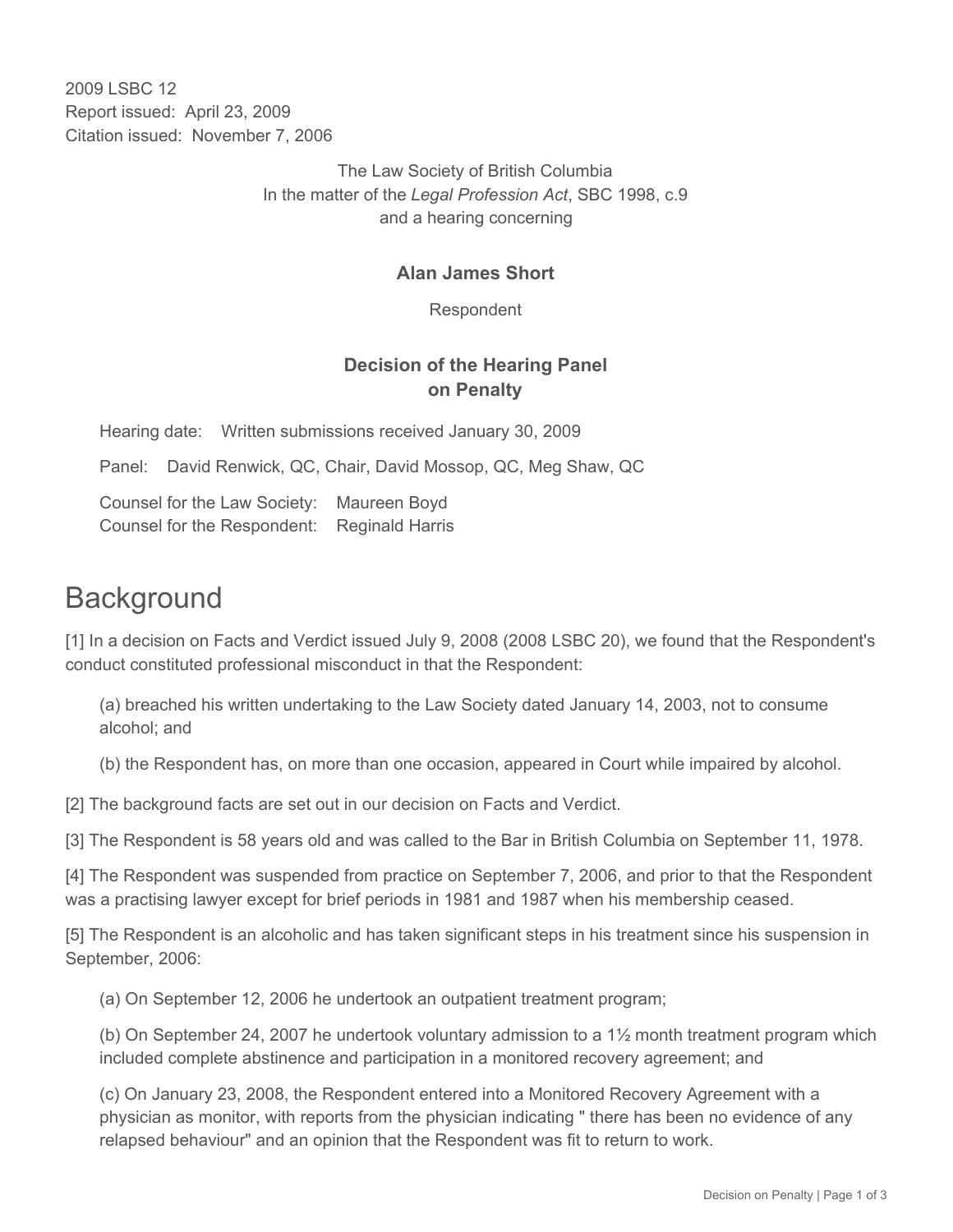### **Submissions on Sanction**

[6] The Law Society provided a submission on penalty and submits the following disciplinary action is appropriate:

(a) a reprimand pursuant to s. 38(5)(a) of the *Act*;

(b) a condition pursuant to s. 38(7) that the Respondent enter into a monitoring agreement, with a physician and on terms both satisfactory to the Law Society, for a period of five years ending January 31, 2014, and comply with the terms of that monitoring agreement;

(c) an order pursuant to s. 38(7) that any application to vary terms of this condition will be determined by the Discipline Committee; and

(d) an order that the Respondent pay costs of \$7,000, payable over such reasonable period of time as the Respondent may request.

[7] On January 15, 2009 by letter from his counsel, Reginald P. Harris, the Respondent indicated his agreement that the penalty sought by the Law Society was appropriate.

[8] In addition to the submission by the Law Society, we were provided with a Brief of Authorities of the Law Society, a Book of Documents of the Law Society, and the Respondent's Professional Conduct Record, all of which were submitted to the Panel with the consent of counsel for the Respondent.

[9] The Respondent had no further written submissions, and the Panel was asked to proceed on a " joint submission" .

#### **Decision and Analysis**

[10] The primary purpose of disciplinary proceedings is to uphold and protect the public interest in the administration of justice (Section 3 *Legal Profession Act*).

[11] In the decision *Law Society of BC v. Ogilvie*, [1999] LSBC 17, the factors to be considered in assessing penalty are:

- (a) the nature and gravity of the conduct proven;
- (b) the age and experience of the respondent;
- (c) the previous character of the respondent, including details of prior discipline;
- (d) the impact upon the victim;
- (e) the advantage gained, or to be gained, by the respondent;
- (f) the number of times the offending conduct occurred;

(g) whether the respondent has acknowledged the misconduct and taken steps to disclose and redress the wrong and the presence or absence of other mitigating circumstances;

- (h) the possibility of remediating or rehabilitating the respondent;
- (i) the impact on the respondent of criminal or other sanctions or penalties;
- (j) the impact of the proposed penalty on the respondent;